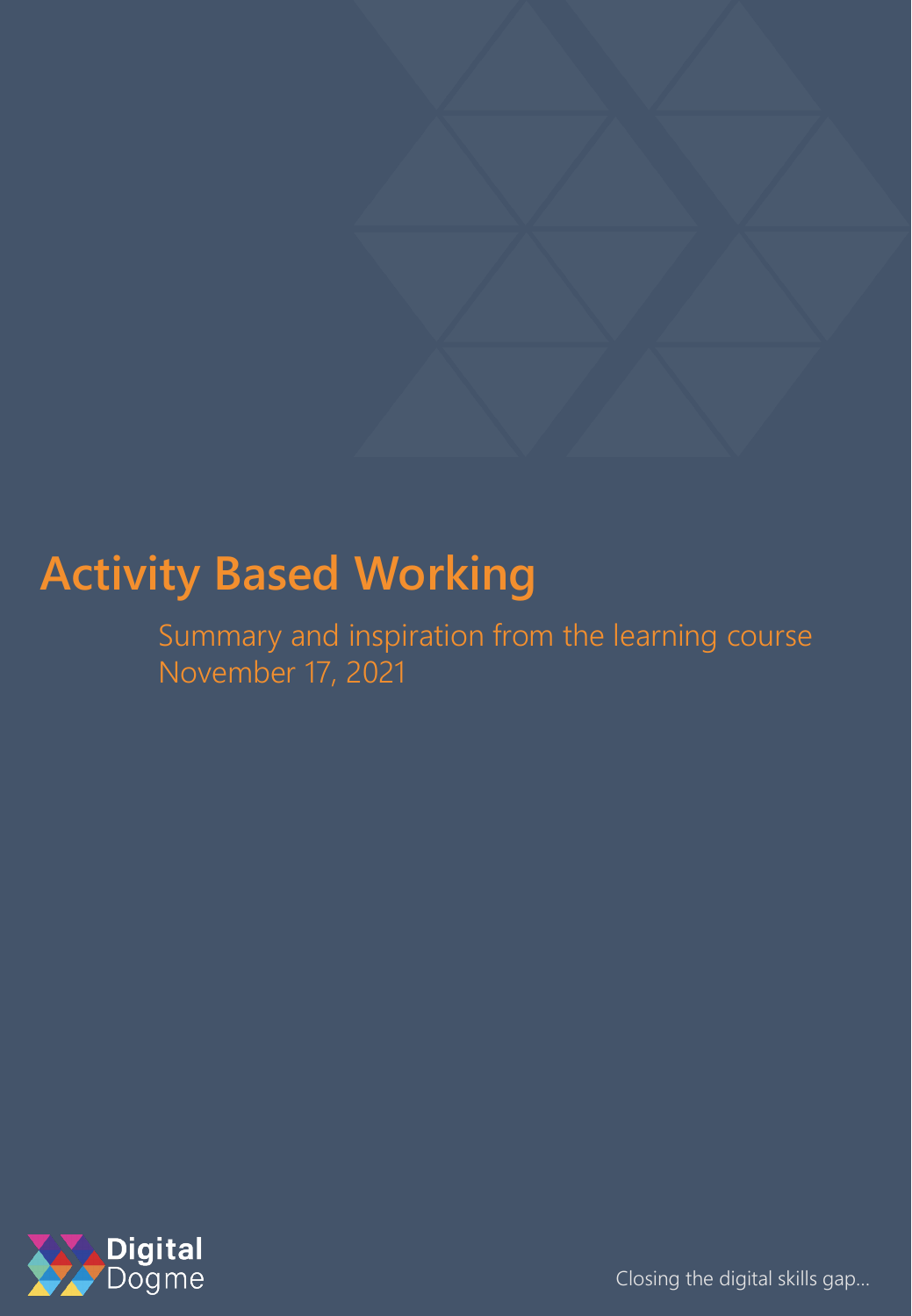# **Digital Dogme is closing the digital skills gap.**

Denmark is a digital frontrunner. But if Denmark's digital maturity is to be utilized to strengthen innovation, solve societal challenges and develop new business ideas, digital skills are crucial.

Ambitious Danish companies are the backbone of Digital Dogme, and they all contribute to the development of the association and the dissemination of digital experiences to other companies across industries.

We facilitate knowledge sharing about digital skills and digital upskilling between companies and create awareness about the need for digital skills. In our co-labs, like-minded companies across industries and sectors knowledge shares and co-creates. Together, we define challenges and create practical and directly applicable solutions for digital upskilling.

#### digitaldogme.dk

Every year, Danish companies invest large sums in the digital upskilling of their own employees. Many of these learning courses are usually not available to anyone other than the company's own employees. Digital Dogme is the only one in Denmark to pass on courses and learning courses that have been developed and tested by Danish companies.

#### learningacademy.digitaldogme.dk

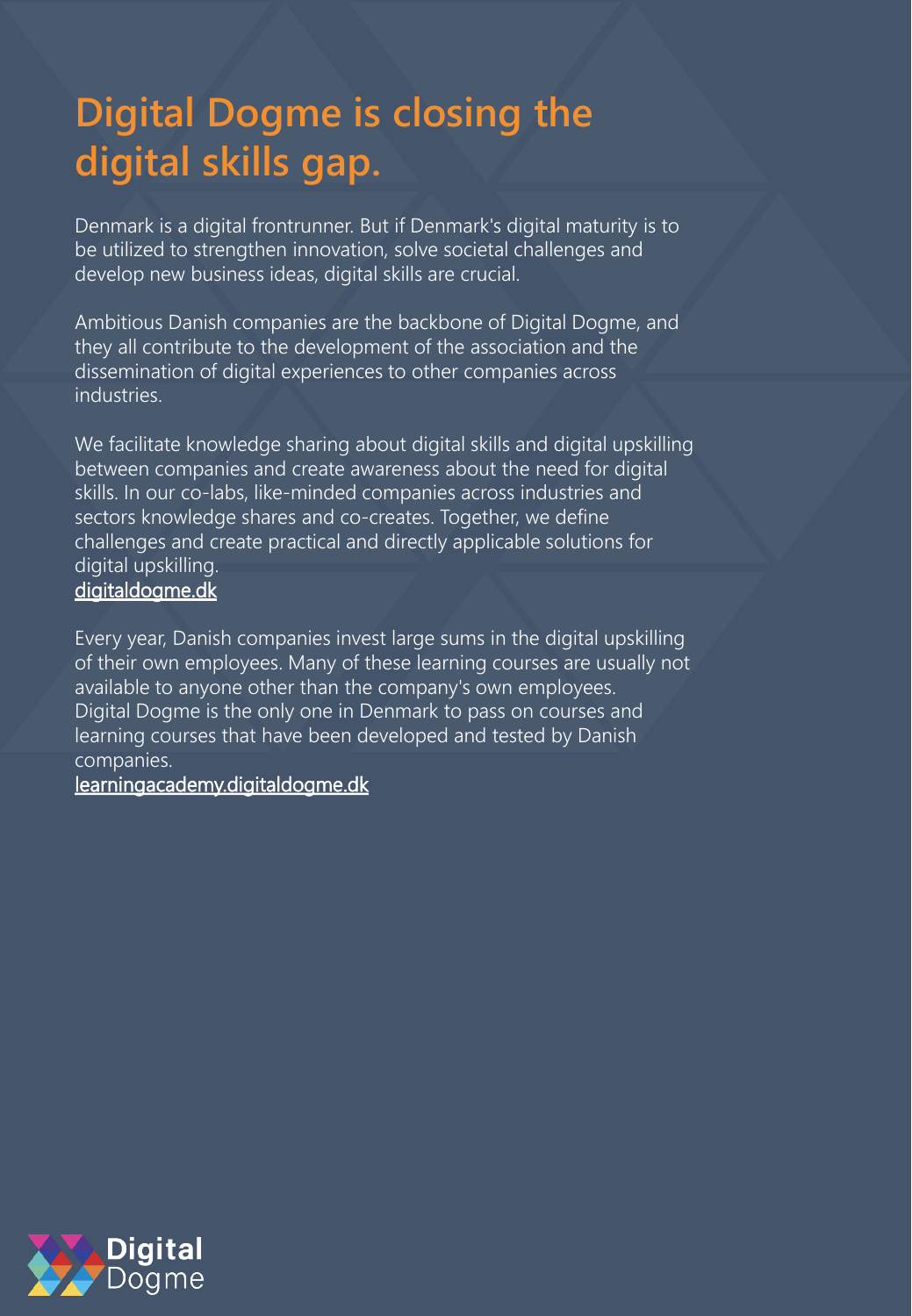

## **Activity Based Working November 17, 2021**

#### **Summary**

The hybrid workplace requires new approaches to the interior design of the office. Based on Danske Bank's work with the hybrid workplace of the future, we have at the learning course Activity Based Working focused on considerations and experiences with the design of an activity-based workplace. Companies with targeted efforts in hybrid work participated at the learning course; Danske Bank, TDC Net, Copenhagen Airports, Nationalbanken, Tryg, Lego, Danfoss, Forsvarsministeries Ejendomsstyrelse, Codan, BEC, and Nordea.

Some of the major topics at the learning course were IT Equipment & Security, Prerequisites Skills & Digital Mindset, Behavior & Culture, and Implementation. Activity Based Working is thus a sub-element to Digital Workplace and how to work differently. It requires brand new skills from everyone, including employees, managers, meeting managers, and those who design the workplace.

The day started with an introduction to Working@Danske and how Danske Bank works with the design and transformation of the activity-based office. Then all participants were divided into two teams, where they discussed what prerequisites are necessary for Activity Based Working and how to get the employees on the journey. We then had a joint discussion about how the office can be a place where employees want to be.

All participating companies shared their experiences and challenges in creating the activity-based workplace. Among other things, we came into the preconditions for implementing the activity-based workplace; is it a top-down or bottom-up strategy? Is it cost- or culture-driven? In addition, it was also pointed out that the concept of the activity-based workplace is far more important now than it has been before. Activity Based Working must be the reason to why an office is a place where employees want to be.

Therefore, it is crucial to state what role Activity Based Working plays in the company why should employees enter the office? Companies must succeed in developing a hybrid workplace where employees thrive and feel included - whether they work in the office or at home. Thus, Activity Based Working is also a showdown with the way we think about the workplace - work is no longer a place. Work is an activity that can be performed in the office or at home.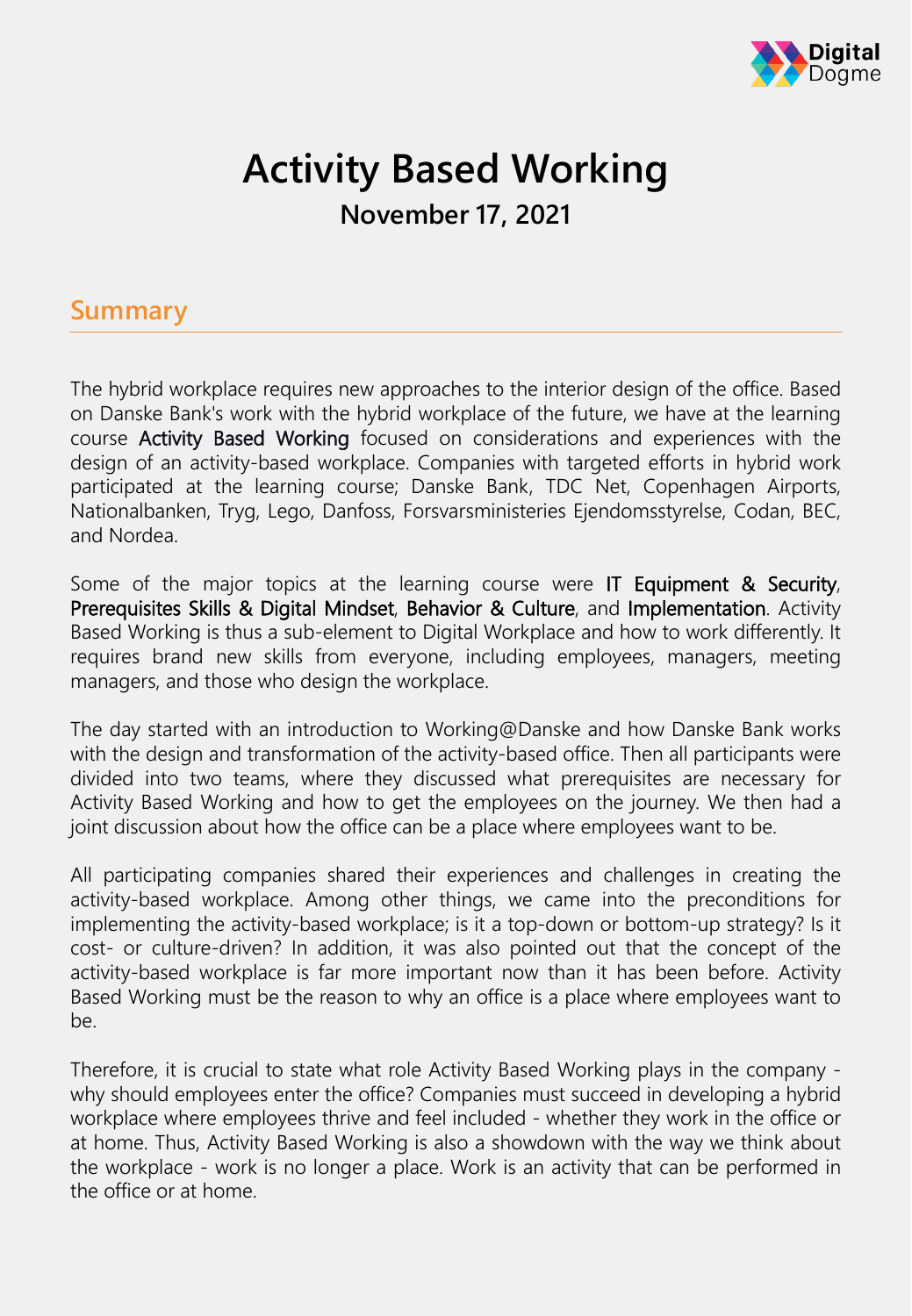

### **Theme 1: Prerequisites for activity based working**

When designing the activity-based workplace, it is crucial to consider what prerequisites are needed to implement Activity Based Working.

In the footsteps of the Covid-19 lockdown, it became crystal clear that work is an activity and not a place. Furthermore, the physical workspace must support the need for knowledge sharing, collaboration, and meet and greet.

A good place to start is with formulating what kind of Activity Based Working you want to implement in your organization.

- What framework conditions must there be?
- What ratio of desk-sharing is possible to implement?
- How much freedom and flexibility do you want to give your employees?
- Should flexibility and freedom be decided by the top management applicable to all employees? Or can the middle managers choose the guidelines for each department?

And then it is crucial to remember that Activity Based Working is not necessarily always the solution for all companies - one size does not fit all!

#### **Theme 2: From 'my desk to our space'**

The activity-based office breaks with old ideas about fixed seats. But how do you get the employees to buy in on the journey?

Whether you are thinking of a top-down or bottom-up strategy or whether the change is culture- or cost-driven, it is always crucial to have all employees buy-in on the journey. This also means that you must start with the big *why* - why do you want an activitybased workplace? The overall purpose to why you want to implement Activity Based Working and transform your organization must be clear and transparent for the endusers.

Involve your leaders in defining the purpose and make them able to talk about opportunities and future ways of working. If you do not have the support from your leaders, you will have issues implementing Activity Based Working and engaging your employees. When you have your leader's support the next step is to create a baseline supported by your top management and then localize based on specific ways of working and cultural needs.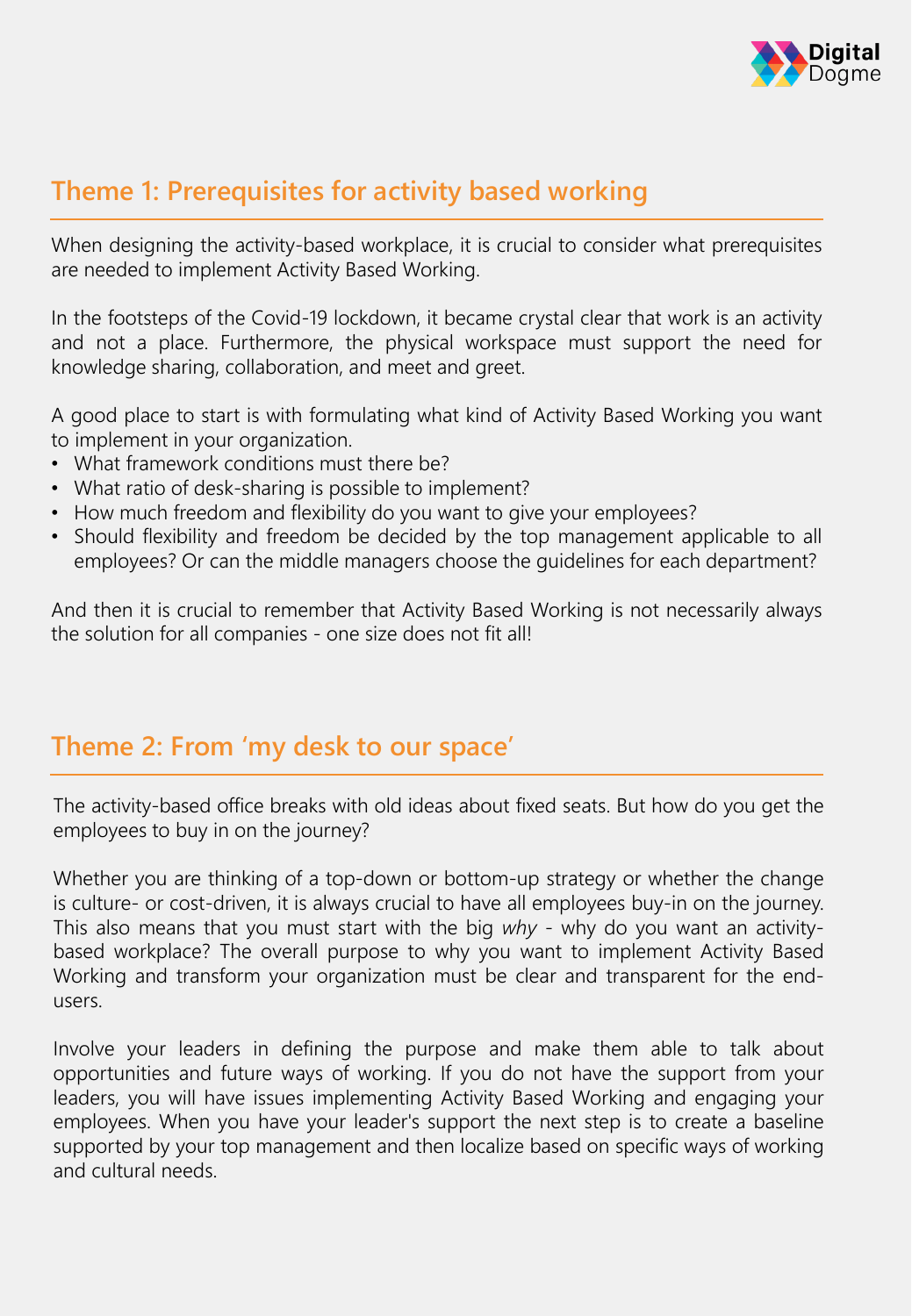

### **Theme 3: Can we make the office a place employees want to go?**

Have you thought about how you can make the office a place employees want to go? It's crucial to have a clear definition on what makes your office the greatest place for the employees to be.

- What is the value of physical presence in the office?
- What is the value of physical connections in the office?
- How do you make the office an attractive place to be?
- What initiatives will be taken to attract employees to the office?

When you are defining the purpose of Activity Based Working, make sure you emphasize the value of your employees' presence and how the office can be a place to seek inspiration and to meet colleagues. Furthermore, you can develop some guidelines for leaders and managers on how to create a purposeful office.

• What type of activities, events, and collaboration do you want in your teams?

But it is also important to remember that your employees are all different. Therefore, there needs to be a reason on an individual level for the employees to go to work. A good place, to begin with, is to do a survey: *what attracts the employees to come to the office?*

## **Hybrid Work & Leadership**

At the learning course, we identified some key topics that could potentially form the framework for Digital Dogme's further work in our co-lab Hybrid Work & Leadership:

- Digital habits, health, and well-being in a hybrid everyday life
- Facility & interior design of the hybrid workplace
- Rules, principles & organizational framework for the hybrid work
- Hybrid leadership & cultural transformation
- Skills for hybrid work (hybrid upskilling)

In addition to knowledge sharing and exchange of experience at the learning course, Digital Dogme provides the opportunity to jointly co-create knowledge products, including

- Skills profile: the hybrid employee
- Skills profile: the hybrid leader
- Guide: Getting Started with Activity Based Working

On December 15 at 14 - 15.30, our meetup in the co-lab for Hybrid Work & Leadership is held, where we take a deep dive into various topics.